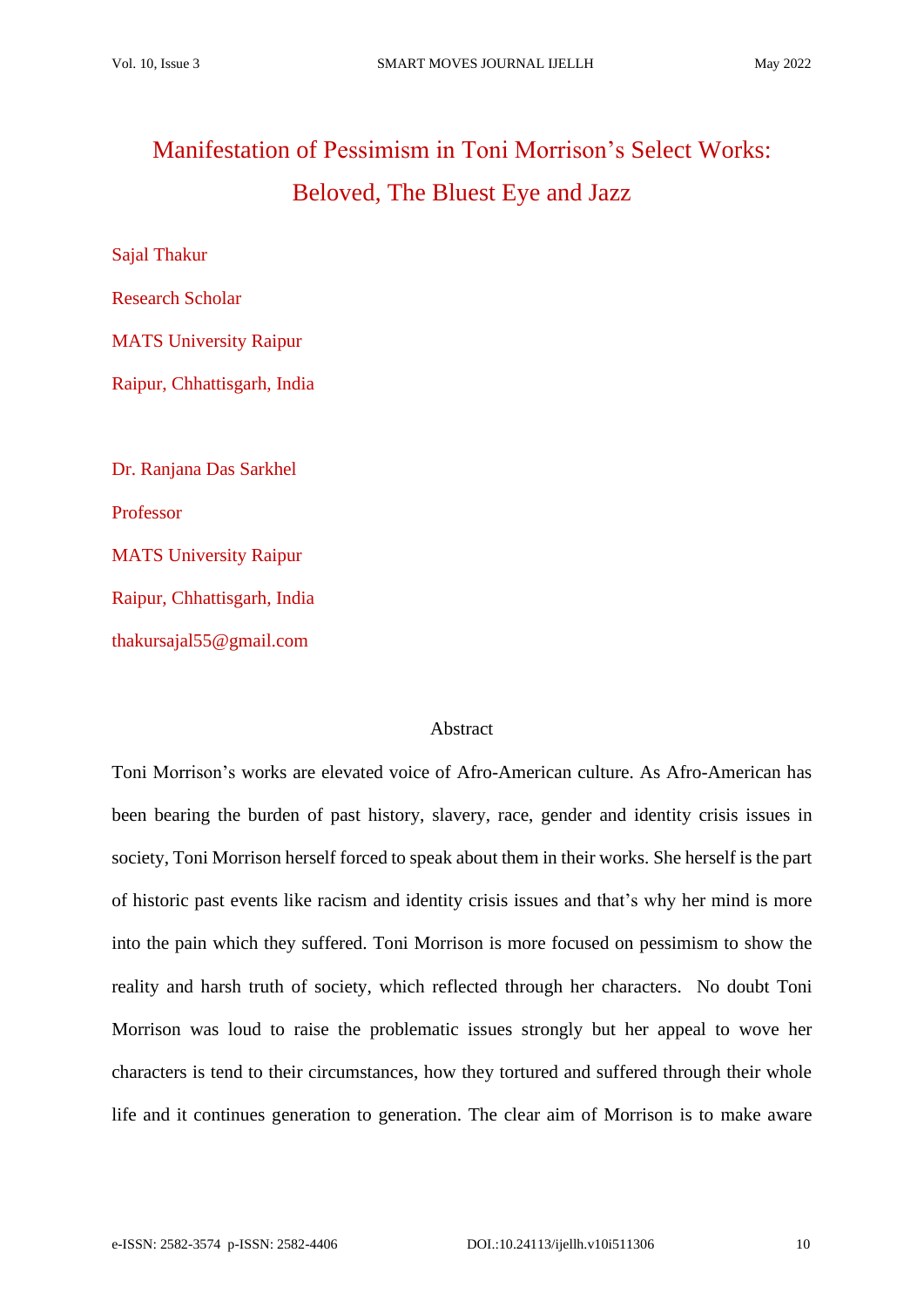today's generation about Afro-American society its history about the injustice. So that they can be aware of their rights and able to fight for own.

Keywords: - Afro-American, Pessimism, Slavery, Traumatic Past, Race, Gender, Identity.

### Introduction

Toni Morrison is also known as Chloe Anthony Wofford. Toni Morrison is the famous novelist and professor of America. Morrison's works are praised for the harsh social reality and truth. She was honored with various awards such as Nobel Prize in Literature in 1993, Pulitzer Prize for *Beloved* in 1988. And she also won National Book Critics Circle Award for *Song of Soloman*1977. Toni Morrison was very intelligent since her childhood as her precocity detected in very early age and she was the only black child in her class who could read and write. Morrison fearlessly wrote about the harsh truth and how it affects the innocent people. Most of her stories are subjected to slavery and racial discrimination.

Most of Morrison's stories are bond with the past characters also, narrator shifts the story to past events which resulted and connected to the present scenario. Identity crisis is mainly found in her characters. Her characters are stuck in past events psychologically which affected the present. Painful past of slavery passes generation to generation in Africa America and the new generation also subconsciously victim of the slavery. Lack of knowledge and education is the reason of their trauma but racial and class discrimination is the pillar of injustice. White Americans called themselves superior and this impacted inferiority complex on black Afro Americans. A clear picture of beauty is white color and beauty standard set according to pale white skin and blue eyes. Morrison was a keen observer of society very well portrayed the picture of black reality through her pen. She portrays her characters pessimistically but her message is very strong for society. Morrison is successful to gain and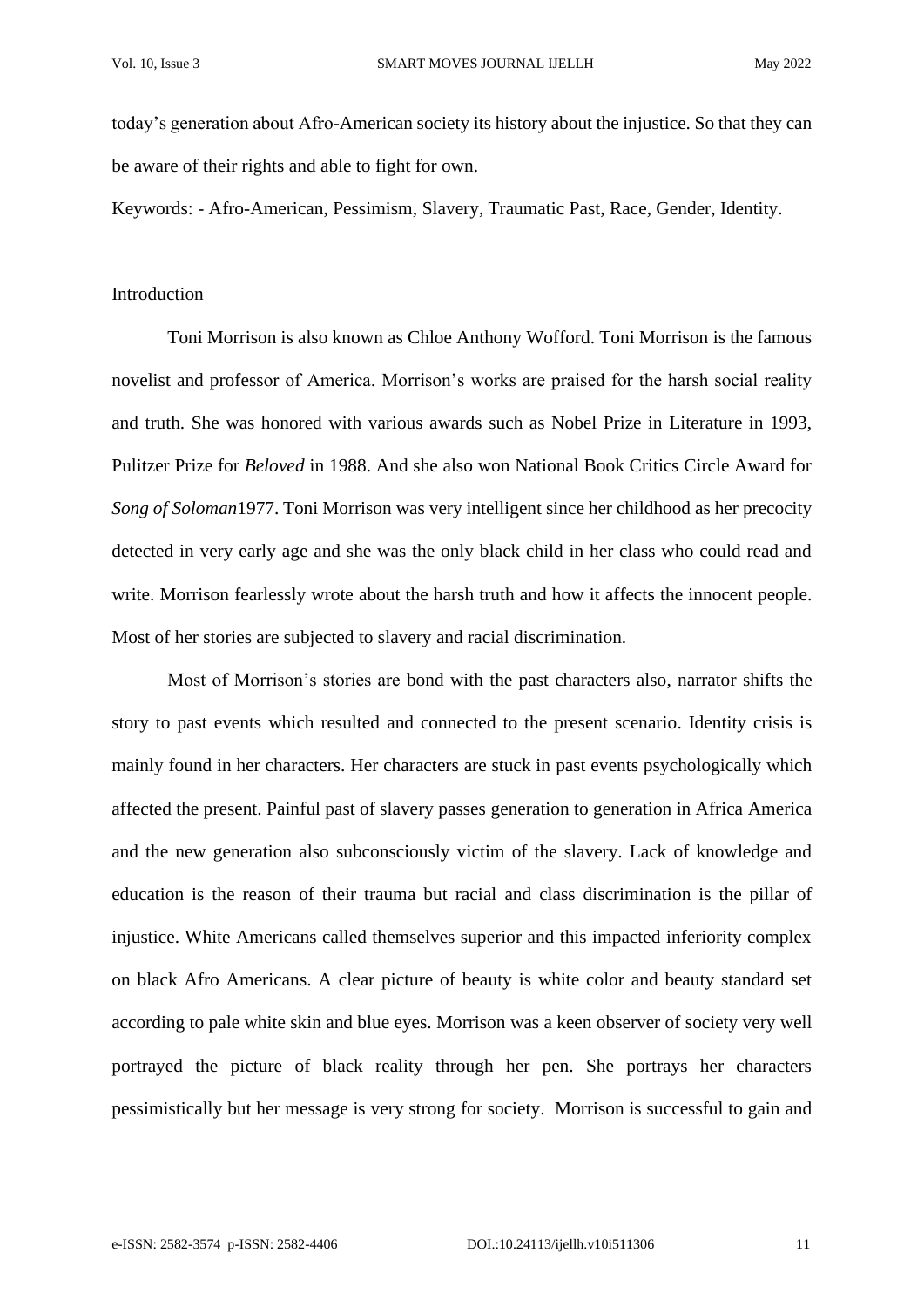connect readers and feel the pain of painful past. Her target is to make weak characters who are victim of social evil like racial discrimination, slavery, identity crisis etc.

Her most famous work *Beloved* is inspired by the real life incident of Margaret Garner a former enslaved woman. Sethe the protagonist of novel *Beloved* killed her daughter Beloved to actually save her from slavery. She was tortured and haunted so badly that she forced to kill her daughter and send her in heaven that is the only safe place for her. The action had taken by Sethe is emotionless at the same time bombarded with more than mother daughter emotions. A mother who is always savior of her children murdered her own child because she herself faced so many things which she never wanted same for her daughter. Sethe as a slave was tolerate physical, mental, psychological and emotional abuse. That she was at the stage where the thought comes to killed her own little one. The Insane action taken by Sethe was to save her from the harsh world. Morrison very successfully connects the readers with the agony of Sethe as a mother. At the same time Morrison mold it with the horror sequence. Symbolic haunted house 124 which was rumored as a ghost home when Beloved arrived as a ghost. Beloved came back and questions her mother about her action. And Sethe as a mother tried best to take care and pamper returned daughter after knowing that she was ghost. Out of guilt a mother is fully devoted to her daughter so that she can understand her that she actually safe her. Denver the elder daughter of beloved worried about her mother and noticed that Sethe actually behaves like child while Denver acts like mother. Morrison explains mother daughter relationship, complexity, slavery and identity issues in *Beloved*. Sethe was well known that she was unable to fight with social evil that forced her to take this horrified action. Like Morrison's first novel *The Bluest Eye* is depicts the trauma faced by afro-Americans in term of race and class. Morrison depicts in the novel that how cruelly set social order scrunch the psyche of 9 years old Pecola, protagonist of the novel. Afro-American society has set beauty standard of pale white color and blue eyes. Racial discrimination is the main theme of the novel. Pecola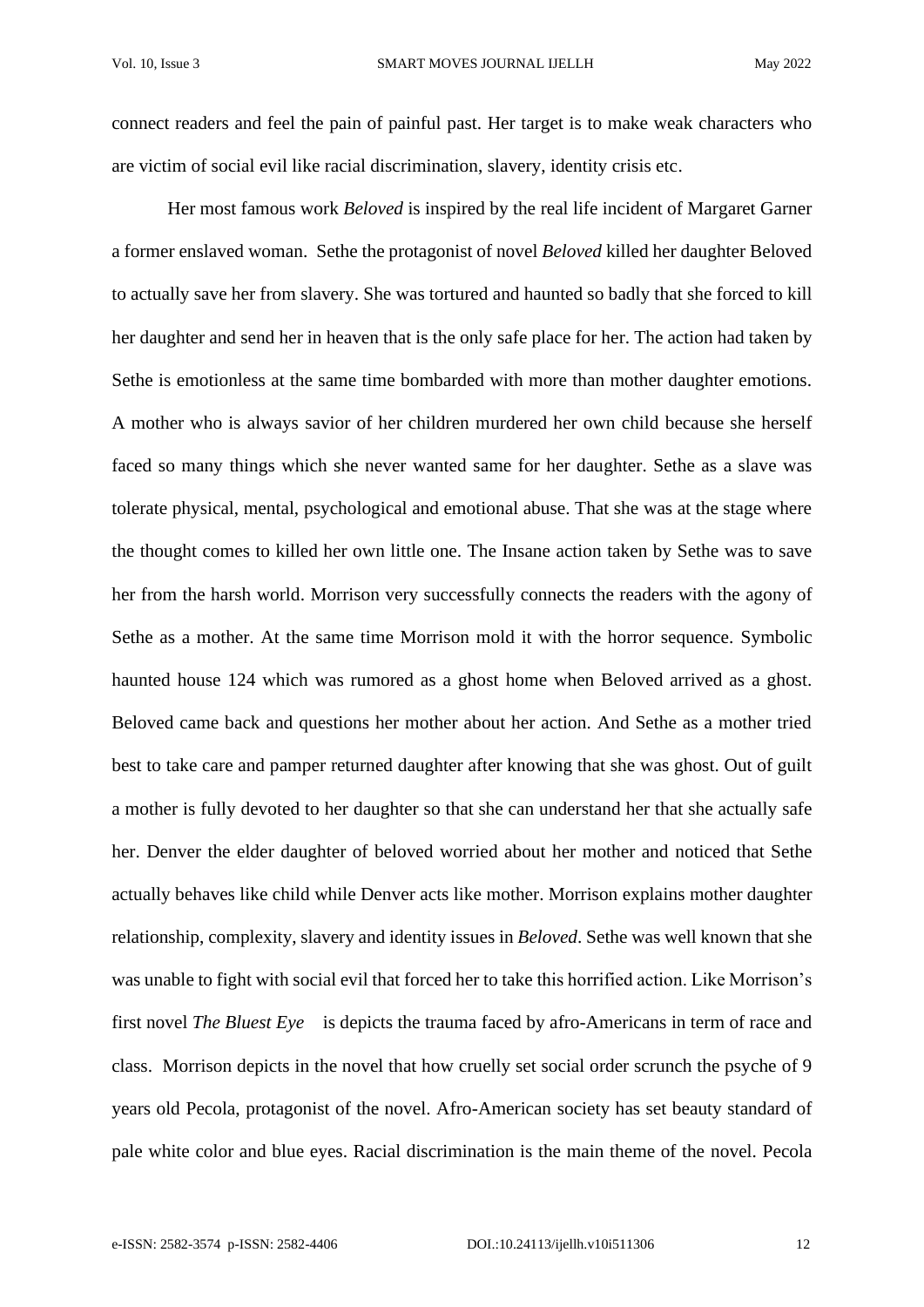with her black color tone and simple eyes doesn't fix in the beauty standard of society considered as an ugly girl and subjected to mockery by her school friends and neighbors. Not only rejected by outside but also in her family she was continually facing fighting her parents, her mother being harsh on her and Pecola raped by her own father while he was drunken. Each and every incident of pecolas life is pessimistic. The only hope and optimism symbol was marigold flower planted by the narrator Claudia and Freda but it dies as pecola's child also didn't survive. Pessimism created loop in pecolas life and she survived continuous events and rejection at the end it resulted Pecolas insanity. Lack of self-esteem social rejection and obsession for Bluest eyes are the focus of novel. Morrison states Pecola's longingness for blue eyes-

Each night, without fail, she prayed for blue eyes. Fervently, for a year she had prayed. Although somewhat discouraged, she was not without hope. To have something as wonderful as that happen would take a long, long time. (Morrison p.35)

Society is harsh as Morrison depicted but family is there to make strong enough to fight but Pecola's parents are themselves victim of social injustice so that they couldn't act right. In this novel Morrison makes Pecola as a helpless girl continuous victim of society but Pecola's story is much thought provoking that reader feels the pain of Pecola and deny the injustice happening with normal human sentiments. Morrison s main intension is to appeal the problem and how it affects the human psyche. Morrison as a writer wrote every single word with the emotion as she herself was present in the story. And her every issue is highlighted which she wanted to cover she did her part very well. Morrison novel differently appeal her readers as a psychological level. Her most of the work explains the torture denial and rejection of post colonial Afro American society. Her novel *Jazz* is about a childless couple who trapped in love triangle between Joe, Violet and Dorcas an eighteen years old girl. Their life shifts when Joe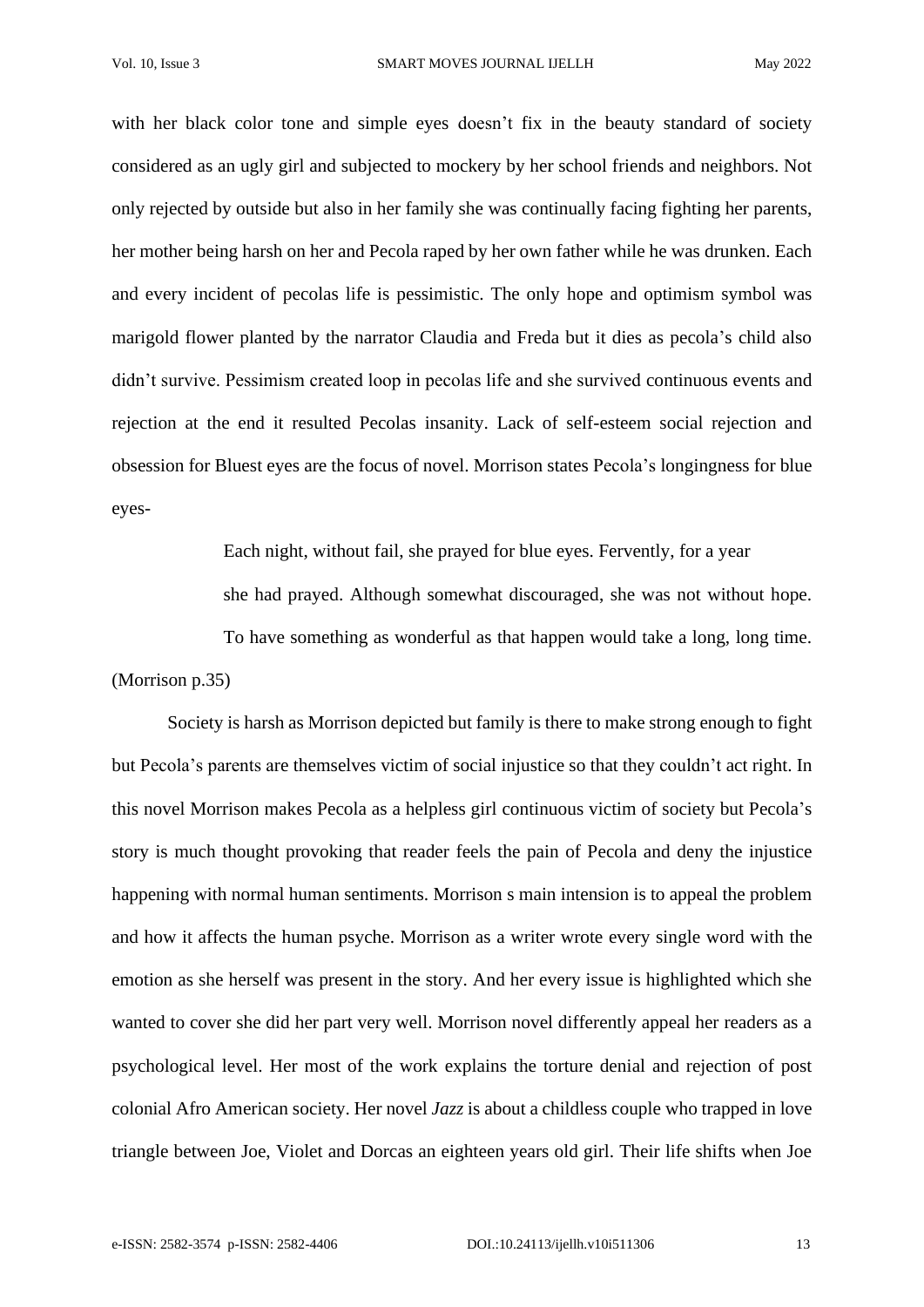cheated Violet and one day Joe shoot Dorcas after seeing her dancing with someone else. Violet trigged so badly when she knew it she went to Dorcas"s funeral to killed her dead body with knife. Then story went to the past with some more characters and story continues with the merging past and present characters. Morrison gave readers attention to helpless Violet and her life after found herself cheated she triggered psychologically and doing inhuman acts to attack dead body. Again a pessimistic approach is clearly shown. As a childless woman Violet was living very depressive life her only hope to live the life is Joe. But her only hope cheated her that she couldn't accept and took wrong action.

#### Conclusion

Morrison's protagonist Sethe, Pecola and Violet's action towards their life and circumstance are pessimistic it doesn't give any optimism in readers mind but suspense continues in search of any hope and pleasure for protagonist but Morrison was clear that she wanted to highlight problem and it is mandatory to first understand problem so that one can find the answer. Morrison is clear with her question to ask about Identity crisis, racial discrimination, continual rejection and set beauty standard. And she wanted her readers feel free to seek answers. Morrison novel are pessimistic but it leaves readers to think and aware of the social equality and what kind of society they want to live in. The picture and scenario which Morrison takes her readers that was definitely not the ideal society that is clear here. Morrison story definitely continuous with pessimistic approach but it aware the generation to how to become optimistic and live with fullest in every area and circumstances of society. Morrison is much concerned with the life of Negros and their development in society. Once she said in interview with Salman Rushdie:

I am not sure what that word "Negro" means, which is why I write books.

What is black child/women/friend/mother? What is black person? It seems to me that there are so many that inform blackeness. One of the modern qualities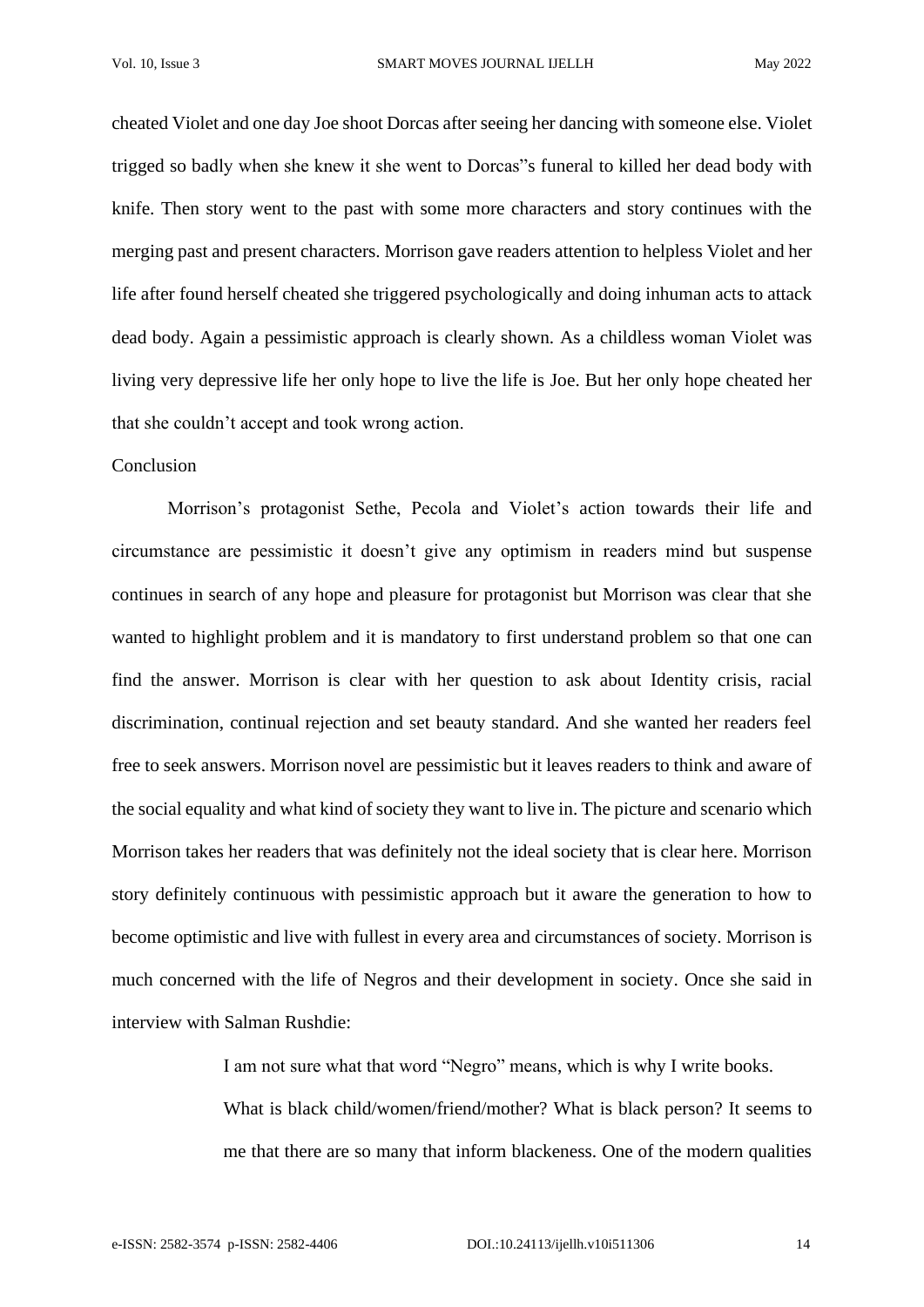of being an Afro-American is the flux, is the fluidity, the contradiction. ("An interview with Toni Morrison" 39)

Morrison focuses on the problem in *Beloved*, *The Bluest Eye* and *Jazz* to directly attack on the racism, discrimination and injustice suffering by black community. Black community not only suffered physical abuse and torture but more then they traumatize by their psychological pain. Because of the tremendous pain their psyche has resulted loss of human sentiment, decision making or causing their wrong action towards problem.